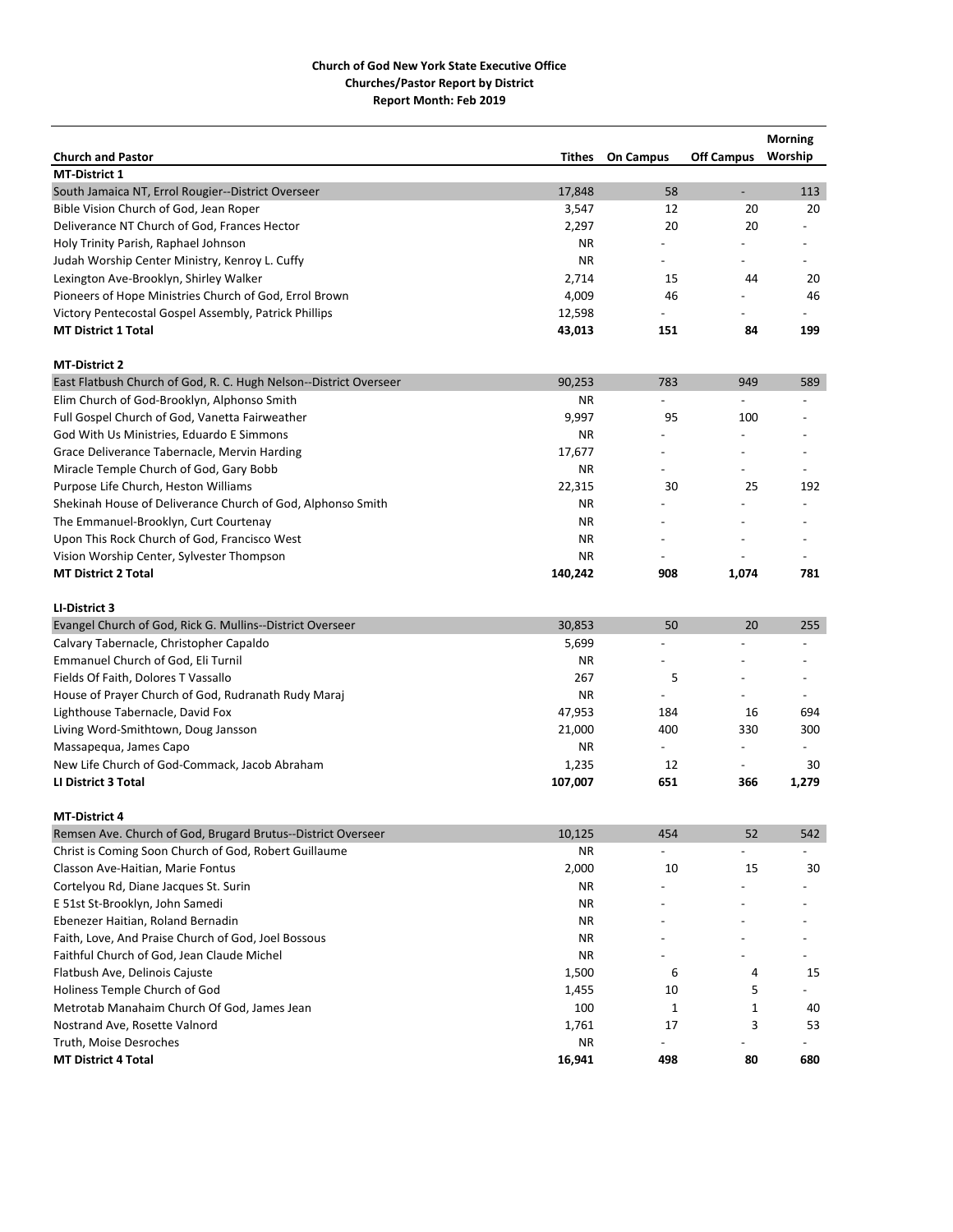| <b>Church and Pastor</b>                                             | <b>Tithes</b> | <b>On Campus</b> | <b>Off Campus</b>        | <b>Morning</b><br>Worship |
|----------------------------------------------------------------------|---------------|------------------|--------------------------|---------------------------|
| <b>MT-District 5</b>                                                 |               |                  |                          |                           |
| Manhattan Church of God, Emmanuel Denis--District Overseer           | 4,328         | 12               | 15                       | 49                        |
| Huntington Haitian, Georges Franck                                   | 9,305         | 100              |                          | 130                       |
| Manhattan-Uppertown, Jean Milou Octelene                             | 7,990         | $\overline{a}$   |                          | 150                       |
| Mount Vernon - Haitian, Jean Carlos Charles                          | 793           | $\overline{a}$   |                          |                           |
| New Rochelle Haitian, Joanes Rousseau                                | 7,871         | 55               | 16                       |                           |
| Yonkers-Haitian, Manfred Jean-Louis                                  |               |                  |                          |                           |
| <b>MT District 5 Total</b>                                           | 30,286        | 167              | 31                       | 329                       |
| <b>MT-District 6</b>                                                 |               |                  |                          |                           |
| Spring Valley, Edner B Ligonde--District Overseer                    | 16,000        | 50               | 30                       | 148                       |
| Seed Church Of God, Hermann Michel                                   | ΝR            | $\overline{a}$   | $\overline{a}$           | $\overline{\phantom{0}}$  |
| Trinity Church of God, Guisley Noisin                                | <b>NR</b>     |                  |                          |                           |
| <b>MT District 6 Total</b>                                           | 16,000        | 50               | 30                       | 148                       |
| <b>MT-District 7</b>                                                 |               |                  |                          |                           |
| Francis L Blvd-Haitian, Emmanuel Blanchard--District Overseer        | 12,453        | 210              | 190                      | 345                       |
| Cambria Heights-Haitian, Pierre Joseph                               | <b>NR</b>     | $\overline{a}$   |                          |                           |
| Clarkson Ave, Clarens Lapointe                                       | <b>NR</b>     |                  |                          |                           |
| Corner Stone Church of God, Edvard Esteve                            | 2,685         |                  |                          |                           |
| Elise Evangelique Salem, Enid St. Louis                              | <b>NR</b>     | $\overline{a}$   |                          |                           |
| <b>MT District 7 Total</b>                                           | 15,138        | 210              | 190                      | 345                       |
| <b>MT-District 8</b>                                                 |               |                  |                          |                           |
| Ebenezer Full Gospel Church of God, Kurian George--District Overseer | 1,200         | 10               |                          | 45                        |
| Bethel Church of God India, C D Georgekutty                          | 1,950         |                  |                          | 54                        |
| Bronx-India, Thankachan Thomas                                       | <b>NR</b>     | $\overline{a}$   |                          |                           |
| <b>Emmanuel Pentecostal, Finney Thomas</b>                           | 4,866         | 10               |                          | 45                        |
| Faith Tabernacle-India, Thomas V Zacharia                            | 1,911         |                  |                          |                           |
| First Church of God, Cecil Mathew                                    | 5,000         | $\overline{a}$   |                          |                           |
| Mount Zion Church of God, Biju Thomas                                | <b>NR</b>     | $\overline{a}$   |                          |                           |
| Queens-India, Benjamin Thomas                                        | 16,425        | 140              | 80                       | 250                       |
| Shalem Church of God, Sabu George                                    | 500           | $\overline{a}$   |                          | 10                        |
| Yonkers Church of God, Kurian Moses                                  | 1,800         | $\overline{a}$   |                          |                           |
| <b>MT District 8 Total</b>                                           | 33,652        | 160              | 80                       | 404                       |
| LI-District 10                                                       |               |                  |                          |                           |
| Abundant Life-Holbrook, Gregory Wilk--District Overseer              | 27,484        | 85               | $\overline{\phantom{a}}$ | 309                       |
| Faith Tabernacle, James Graziano                                     | 150           | 205              | 135                      | 405                       |
| Harvest Tabernacle Church of God, James R Pendleton                  | 100           | $\overline{a}$   |                          | $\overline{7}$            |
| Ministerio Casa de Adoracion, Sergio Salazar                         | 1,450         |                  | 5                        | 71                        |
| Victory-East Patchogue, Anthony Seaton                               | 9,169         | 29               | $\overline{a}$           | 71                        |
| World Outreach, Dennis Evensen                                       | 13,776        | 30               | 20                       | 75                        |
| LI District 10 Total                                                 | 52,128        | 349              | 160                      | 938                       |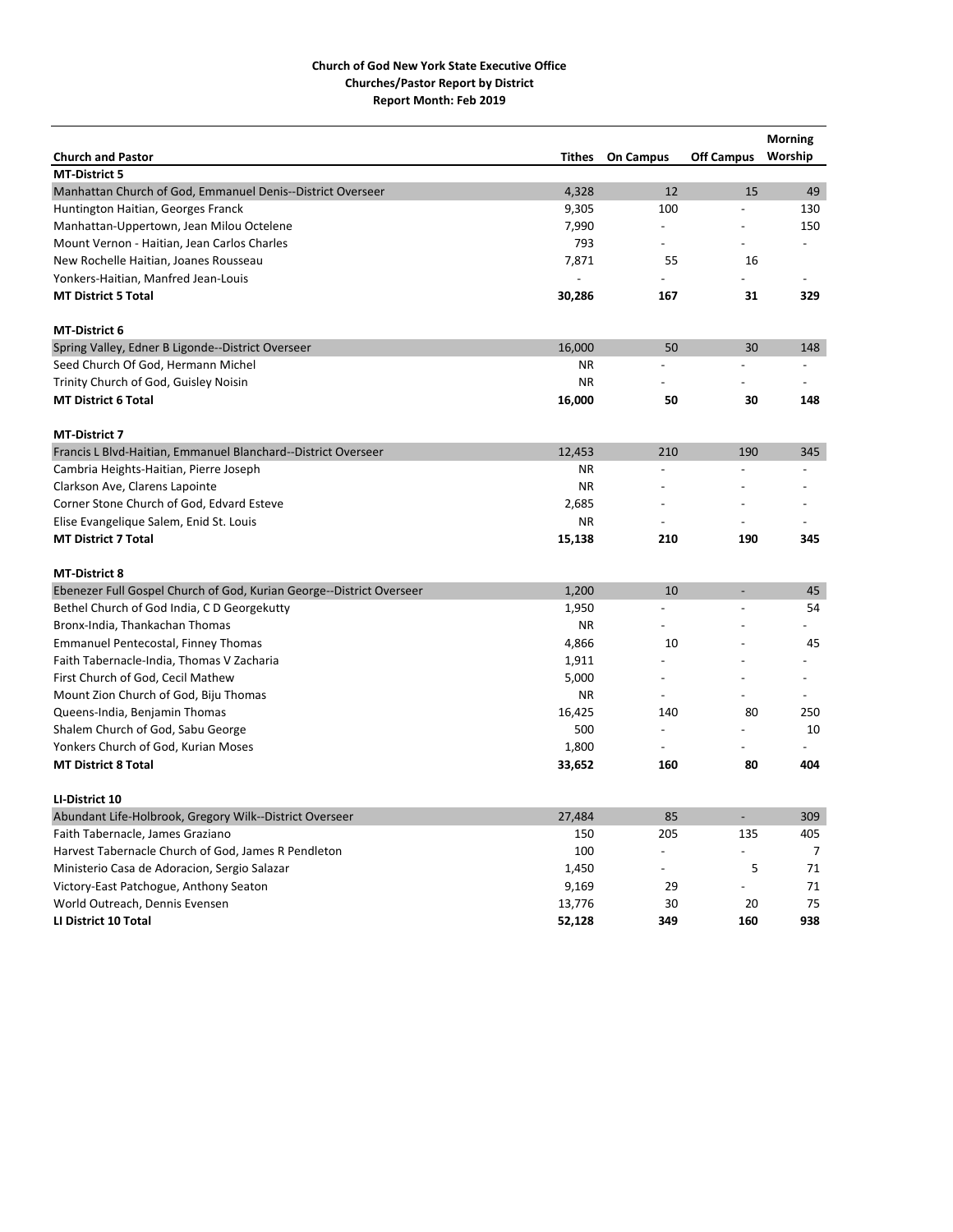| <b>Church and Pastor</b>                                                 | <b>Tithes</b> | <b>On Campus</b> | <b>Off Campus</b> | <b>Morning</b><br>Worship |
|--------------------------------------------------------------------------|---------------|------------------|-------------------|---------------------------|
| <b>MT-District 11</b>                                                    |               |                  |                   |                           |
| Mount Vernon, Clifford Thompson--District Overseer                       | 36,178        | 189              |                   | 272                       |
| Elim Church of God, Marcia Pauline Pennicott                             | 9,086         | 20               | $\overline{4}$    | 160                       |
| Faith Church of God-West Park, Max R. Faricloth                          | <b>NR</b>     |                  |                   |                           |
| Fulton Avenue Church of God, George Hall                                 | 3,116         | 20               |                   | 50                        |
| Solid Rock COG, Thomas Stimpson                                          | 54,683        | 245              |                   | 293                       |
| Spring Valley NT Church of God, Brenda McCrea-Compass                    | 1,287         | 17               |                   | 70                        |
| Tabernacle Church of God, Egdal Henri-Mundle                             | 3,632         | 36               |                   | 40                        |
| The First Haitian Church of God, Paul Laplante                           | 3,846         | 19               |                   | 22                        |
| The Gathering International Ministries, Lezmine Hawthorne                | 7,304         | 36               |                   | 38                        |
| The United Church of God, Margaret Forrester                             | ΝR            |                  |                   |                           |
| Victory! Walden                                                          | 2,200         |                  |                   | 10                        |
| <b>MT District 11 Total</b>                                              | 121,333       | 582              | 4                 | 955                       |
| <b>UP-District 14</b>                                                    |               |                  |                   |                           |
| Living Waters,                                                           | <b>NR</b>     |                  | $\overline{a}$    |                           |
| Albany - Praise Tabernacle, Larry Dudley                                 | <b>NR</b>     |                  |                   |                           |
| Damascus Church of God, David Colon                                      | <b>NR</b>     |                  |                   |                           |
| Healing Waters Church of God, Kermit Lavigne                             | <b>NR</b>     |                  |                   |                           |
| Peru Church of God, Daniel Elder                                         | <b>NR</b>     |                  |                   |                           |
| <b>UP District 14 Total</b>                                              |               |                  |                   |                           |
| <b>UP-District 15</b>                                                    |               |                  |                   |                           |
| New Beginning Church of God, Althea Baines-Asst to Bishop                | 10,489        | 510              | 489               | 164                       |
| Arcade                                                                   | <b>NR</b>     | $\overline{a}$   | $\overline{a}$    |                           |
| Buffalo-Emmanuel Temple, Jason Whitaker                                  | 2,479         | $\overline{a}$   | $\overline{a}$    |                           |
| Greater Niagara Falls, Joseph Whitman                                    | 12,779        | 30               | 150               | 78                        |
| Healing Word Ministries, Leecroft Clarke                                 | 3,183         | 108              | 100               | 62                        |
| <b>UP District 15 Total</b>                                              | 28,931        | 648              | 739               | 304                       |
| <b>UP-District 16</b>                                                    |               |                  |                   |                           |
| Restoration-Rochester, Lee Thomas McCloud--District Overseer             | 3,358         | 40               | $\overline{a}$    | $\overline{\phantom{a}}$  |
| Higher Heights, Cleveland Southern                                       | <b>NR</b>     |                  |                   |                           |
| Miracle Outreach, Mary L Robinson                                        |               |                  | 20                | 16                        |
| New Covenant Church of God Ministries, Woodrow Wilson                    | 4,281         | 60               | 45                | 60                        |
| <b>UP District 16 Total</b>                                              | 7,639         | 100              | 65                | 76                        |
| <b>UP-District 17</b>                                                    |               |                  |                   |                           |
| Flint Creek, Russell Willemsen--District Overseer                        | 2,109         | 9                |                   | 17                        |
| Auburn, Frederick J Colombo                                              | 6,445         | 25               |                   | 42                        |
| House of Refuge-Iglesia De Dios Casa De Refugio, Alfredo Resendiz-Pineda | 3,894         | 16               | 20                | 56                        |
| House of Restoration, Pedro Gomez                                        | 1,952         | 30               |                   | 41                        |
| Newark, Jamie Riviera                                                    | 623           |                  |                   | 80                        |
| <b>UP District 17 Total</b>                                              | 15,023        | 80               | 20                | 236                       |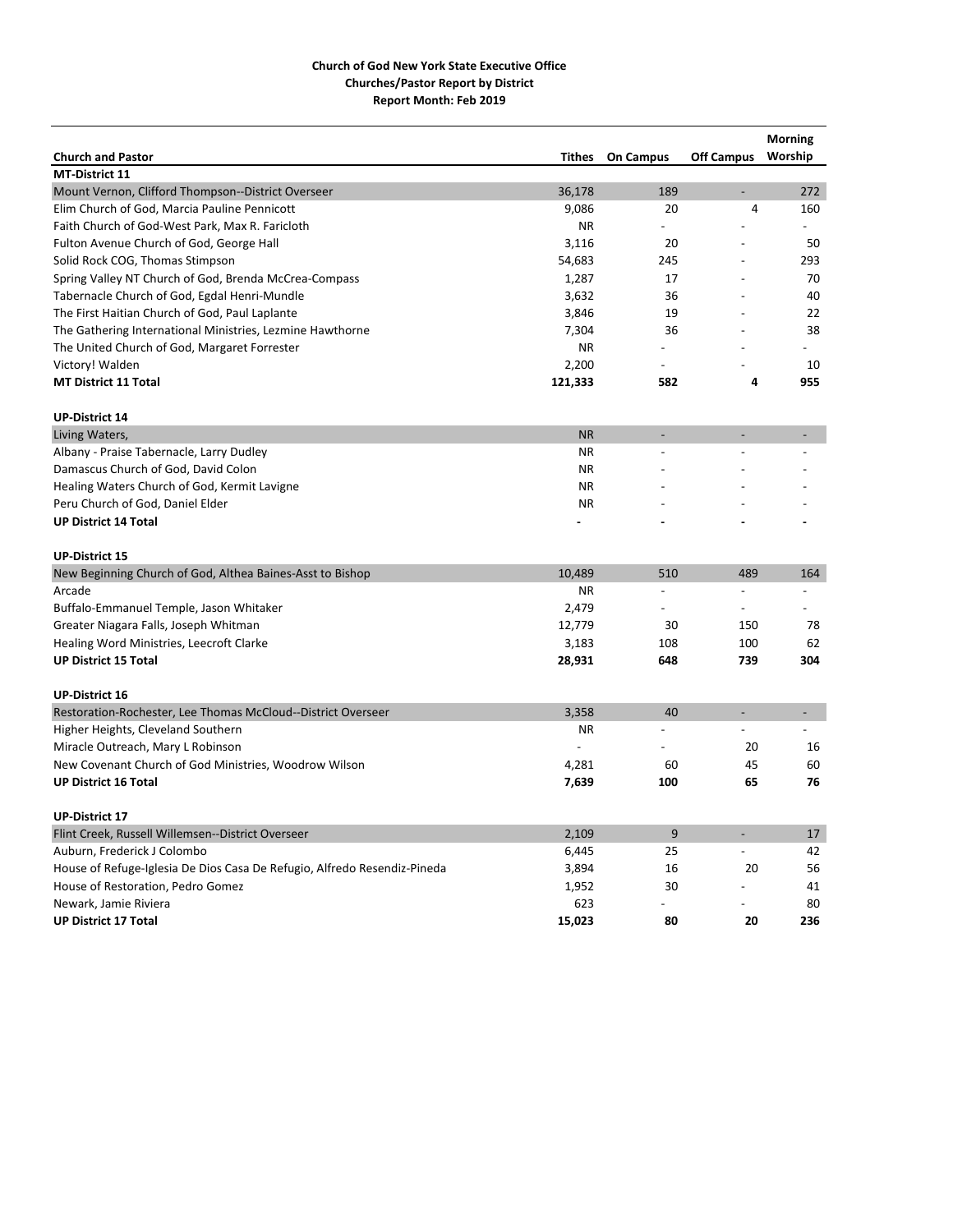|                                                           |           |                          |                             | <b>Morning</b>           |
|-----------------------------------------------------------|-----------|--------------------------|-----------------------------|--------------------------|
| <b>Church and Pastor</b>                                  | Tithes    | <b>On Campus</b>         | <b>Off Campus</b>           | Worship                  |
| <b>UP-District 19</b>                                     |           |                          |                             |                          |
| Mexico Lighthouse, Ronald Lee Russell                     | 2,209     | $\overline{\phantom{a}}$ | $\overline{\phantom{0}}$    |                          |
| Church of God Soldiers of Jesus Christ, Carlos Mercado    | 9,631     | $\overline{a}$           | $\overline{a}$              | $\overline{a}$           |
| North Syracuse, Valetta Fortino                           | 100       |                          |                             | 7                        |
| Relevant Church of God, Carlos Mercado                    | <b>NR</b> |                          |                             |                          |
| <b>UP District 19 Total</b>                               | 11,940    |                          |                             | 7                        |
| <b>MT-District 20</b>                                     |           |                          |                             |                          |
| <b>Bronxwood International</b>                            | 71,431    | 137                      | $\overline{\phantom{a}}$    | 464                      |
| Greater Deliverance COG, Gaylord Pennicott                | 1,221     | $\overline{\phantom{0}}$ |                             |                          |
| Highest Praise Church of God, Lennie Garfield Pennicott   | 6,244     | 22                       | 15                          | 50                       |
| New Life Church of God, Judith Joseph                     | 2,545     |                          |                             |                          |
| New Testament Temple Seymour Avenue, Paul A. Peart        | 46,930    | 130                      | 75                          | 403                      |
| Woodycrest, Julian Stephenson                             | 7,605     | 52                       | 14                          | 58                       |
| <b>MT District 20 Total</b>                               | 135,976   | 341                      | 104                         | 975                      |
| <b>MT-District 21</b>                                     |           |                          |                             |                          |
| New Rochelle, Raphael Gibbs--District Overseer            | 16,958    | 40                       | 30                          | 110                      |
| Crotona Ave, Winston E. Hill                              | ΝR        |                          | $\overline{a}$              |                          |
| Nazarene Deliverance Ministries, Peggylin Davis           | <b>NR</b> |                          |                             |                          |
| Vibrant Faith Church of God, Allan Robinson               | 2,158     | 30                       | 5                           | 45                       |
| <b>MT District 21 Total</b>                               | 19,116    | 70                       | 35                          | 155                      |
|                                                           |           |                          |                             |                          |
| LI-District 23                                            |           |                          |                             |                          |
| Tabernacle of Praise Church of God, Jethro Alexis         | <b>NR</b> | ÷.                       | $\overline{\phantom{a}}$    | $\sim$                   |
| Good Seed Church of God, Fritz Jacques                    | 4,840     |                          | $\overline{a}$              | 100                      |
| Abundant Harvest Church of God, Daniel Rivette            | 5,735     |                          |                             | 55                       |
| Middle Island Church of God, Machado N. Edmond            |           |                          |                             |                          |
| LI District 23 Total                                      | 10,575    |                          |                             | 155                      |
| LI-District 24                                            |           |                          |                             |                          |
| True Life Church of God, Hixford Allen--District Overseer | 12,997    | 27                       | ÷,                          | 91                       |
| Berea New Testament, Isaac McIntosh                       | 2,888     | 10                       | 10                          | 16                       |
| Dunamis New Testament Church of God, Neil Clarke          | 14,383    | $\overline{\phantom{0}}$ |                             | 69                       |
| New Life Worship Center Church of God, Raymond L. Rose    | 3,360     | 12                       | 10                          | 55                       |
| Prayer Of Jabez, Janet Matthews                           | 5,135     | 23                       | 23                          | 44                       |
| Rehoboth House of Praise, Junior Rhodes                   | 25,886    | 22                       |                             | 172                      |
| Showers of Blessing Church of God, Noel Henry             | 2,384     | 11                       | 20                          | 32                       |
| Upper Room Assembly, Jean Maurice                         | <b>NR</b> | $\blacksquare$           | $\overline{\phantom{0}}$    | $\overline{\phantom{a}}$ |
| LI District 24 Total                                      | 67,032    | 105                      | 63                          | 479                      |
|                                                           |           |                          |                             |                          |
| <b>MT-District 25</b>                                     |           |                          |                             |                          |
| Eastchester Church of God, Devon Dixon--District Overseer | 39,773    | 39                       | $\overline{\phantom{a}}$    | 154                      |
| Cathedral of Life Church of God, Blanca Giron             | 5,482     |                          |                             |                          |
| Living Hope-Bronx, Astley Byron Meeks                     | 7,198     | 68                       | 48                          | 85                       |
| New York-5th Ave, Devon Daniel                            | 1,643     |                          | 15                          | 29                       |
| Restoration Church of God, Maureen Palmer                 | ΝR        |                          |                             |                          |
| The Believers, Norman Wisdom                              | 7,972     | 56                       |                             | 56                       |
| <b>MT District 25 Total</b>                               | 62,068    | 163                      | 63                          | 324                      |
| MT-District 26                                            |           |                          |                             |                          |
| Brooklyn Cathedral of Praise, Aubrey Brown                | 18,204    | ÷,                       | $\mathcal{L}_{\mathcal{A}}$ | 91                       |
| Church Ave, Eric Joseph                                   | 13,659    | 20                       | 15                          | 67                       |
| Classon Ave, Urlin Grey                                   | 13,501    | 70                       |                             | 90                       |
| Faith Church of God Ministries - Brooklyn, Michael Grant  | 9,545     | 17                       | 92                          | 75                       |
| Rhema                                                     | 7,596     |                          |                             | 85                       |
| <b>MT District 26 Total</b>                               | 62,505    | 107                      | 107                         | 408                      |